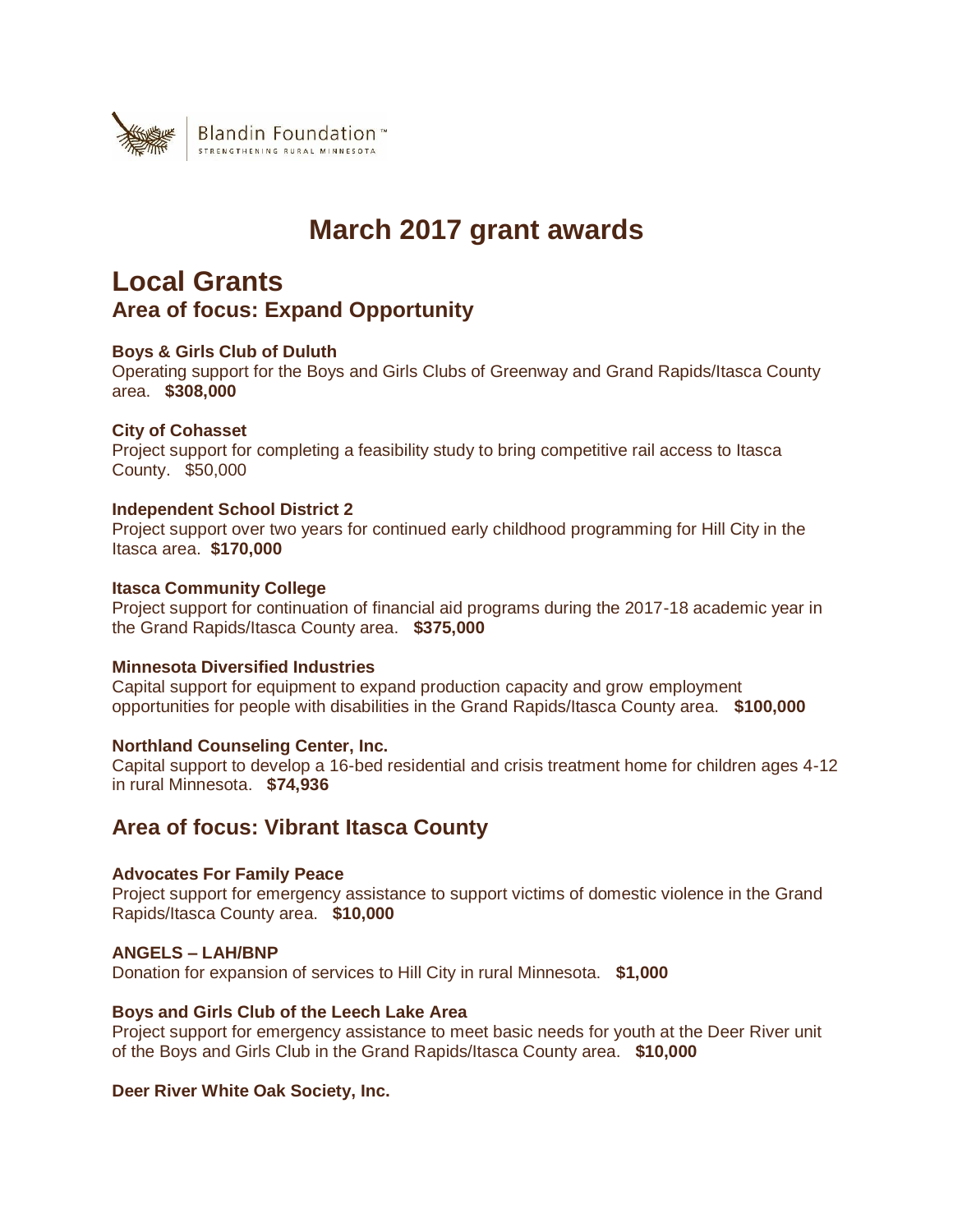Donation for the 2017 White Oak Annual Winter Festival in the Grand Rapids/Itasca County area. **\$500**

### **First Call for Help of Itasca County**

Project support for emergency assistance due to the high volume of calls processed through First Call for Help of Itasca County. **\$10,000**

### **Grace House of Itasca County**

Project support to prevent homelessness for emergencies and guests in the Grand Rapids/Itasca County area. **\$10,000**

### **Grand Rapids Area Male Chorus**

Donation for the 2017 spring and summer concert series in Itasca County. **\$1,000**

### **Greenway Joint Recreation Association**

Donation in support of the fourth annual fishing tournament for the Greenway Sports Complex in Itasca County. **\$500**

### **Independent School District 318**

Donation for advertising the 2017-18 Blandin Education Grants Program in the Grand Rapids High School yearbook in Itasca County. **\$325**

### **Independent School District 318**

Capital support to purchase and install an electronic sign that allows for sharing of information and events in the Grand Rapids/Itasca County area. **\$46,600**

### **Independent School District 318**

Donation for the Murphy Elementary School Garden Project in the Grand Rapids/Itasca County area. **\$500**

**Independent School District 319** Donation for the Nashwauk-Keewatin School District's music program in Itasca County. **\$1,000**

#### **Independent School District 319**

Donation for the Nashwauk-Keewatin All Night Grad Party in the Grand Rapids/Itasca County area. **\$400**

### **Itasca Community College**

Project support for students facing emergency situations at Itsca Community College in the Grand Rapids/Itasca County area. **\$10,000**

### **Itasca Community College**

Project support for the 2017 Career Fair in Itasca County. **\$10,000**

### **Itasca County**

Donation for child safety materials in the Grand Rapids/Itasca County area. **\$300**

### **Itasca County Agricultural Association**

Donation for the Itasca County Fair's 125<sup>th</sup> Anniversary Celebration historical display in the Grand Rapids/Itasca County area. **\$1,000**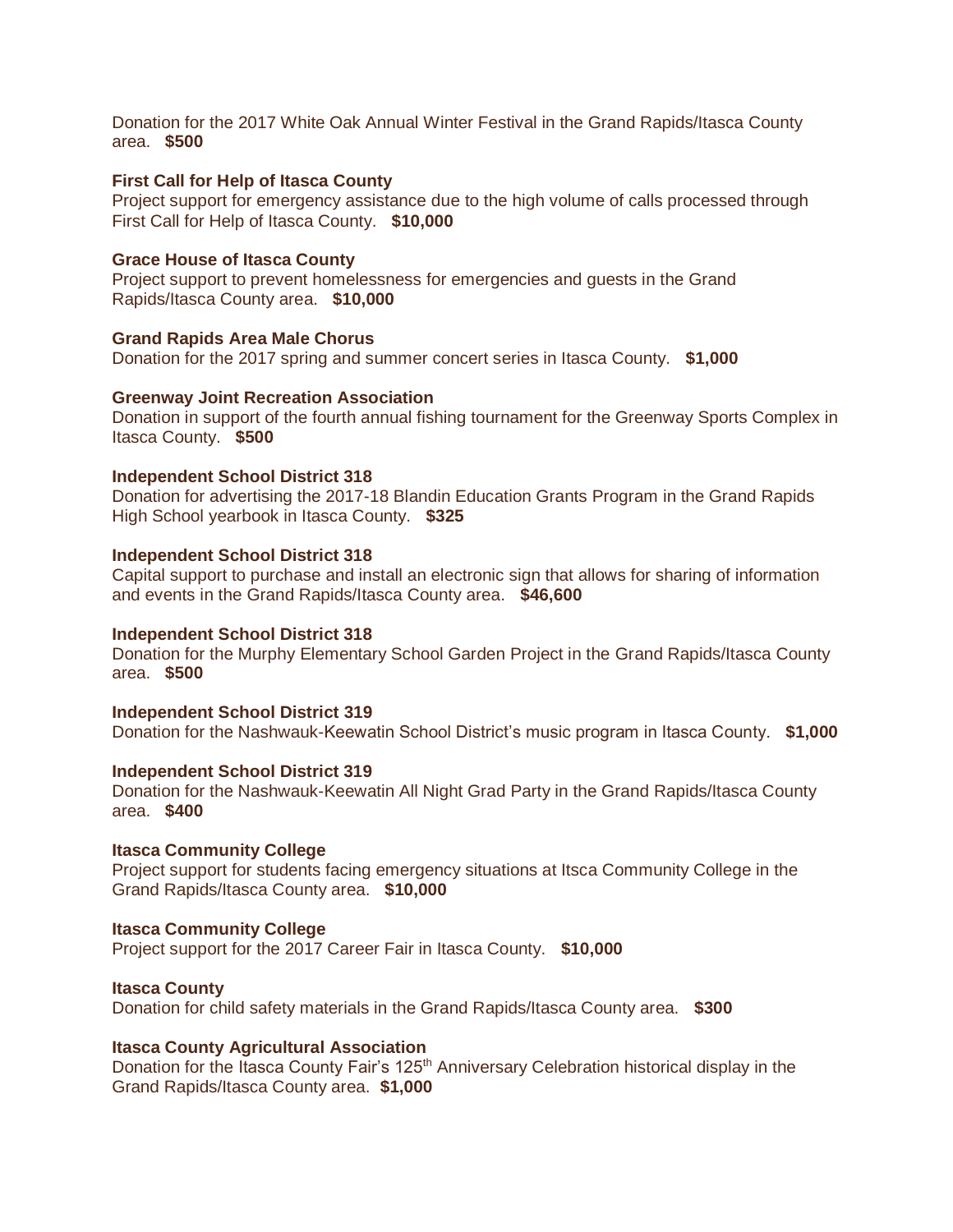### **Itasca Ski & Outing Club**

Donation for emergency medical equipment for the Mt. Itasca Skil Patrol in the Grand Rapids/Itasca County area. **\$1,000**

### **Let's Go Fishing Itasca Chapter**

Donation for the 2017 Let's Go Fishing with Seniors program in the Grand Rapids/Itasca County area. **\$1,000**

### **MN Assistance Council for Veterans**

Project support for direct assistance to veterans who are either homeless or at risk of becoming homes in the Grand Rapids/Itasca County area. **\$10,000**

### **Salvation Army – Grand Rapids**

Donation in support of staff match for the Salvation Army in the Grand Rapids/Itasca County area. **\$500**

# **Rural Minnesota**

# **Area of focus: Expand Opportunity**

### **Boreal Community Media**

Project support for Kids' Online Civic News Service as part of the Broadband Program in rural Minnesota. **\$25,000**

### **Ironworld Development Corporation**

Donation for the 2017 Iron Range Science and Engineering Festival in rural Minnesota. **\$1,000**

### **Isanti County**

Project support to conduct a feasibility study to better understand options for improving broadband infrastructure and services within the county as part of the Broadband Program in rural Minnesota. **\$25,000**

### **Minnesota Council of Nonprofits Inc.**

Donation for the May 2017 Nonprofit Summit in rural Minnesota. **\$1,000**

### **Northland Foundation**

Project support for the 2017 Northeastern Minnesota Early Childhood Summit in rural Minnesota. **\$20,000**

### **Northwest Indian Opportunities Industrialization Center**

Project support for the Green Jobs Initiative in rural Minnesota. **\$40,000**

### **Otter Tail County**

Project support to conduct a feasibility study to better understand options for improving broadband infrastructure and services within the county as part of the Broadband Program in rural Minnesota. **\$25,000**

### **PCs for People**

Capital support to distribute 500 computers to ten rural Minnesota communities as part of the Broadband Program in rural Minnesota. **\$49,000**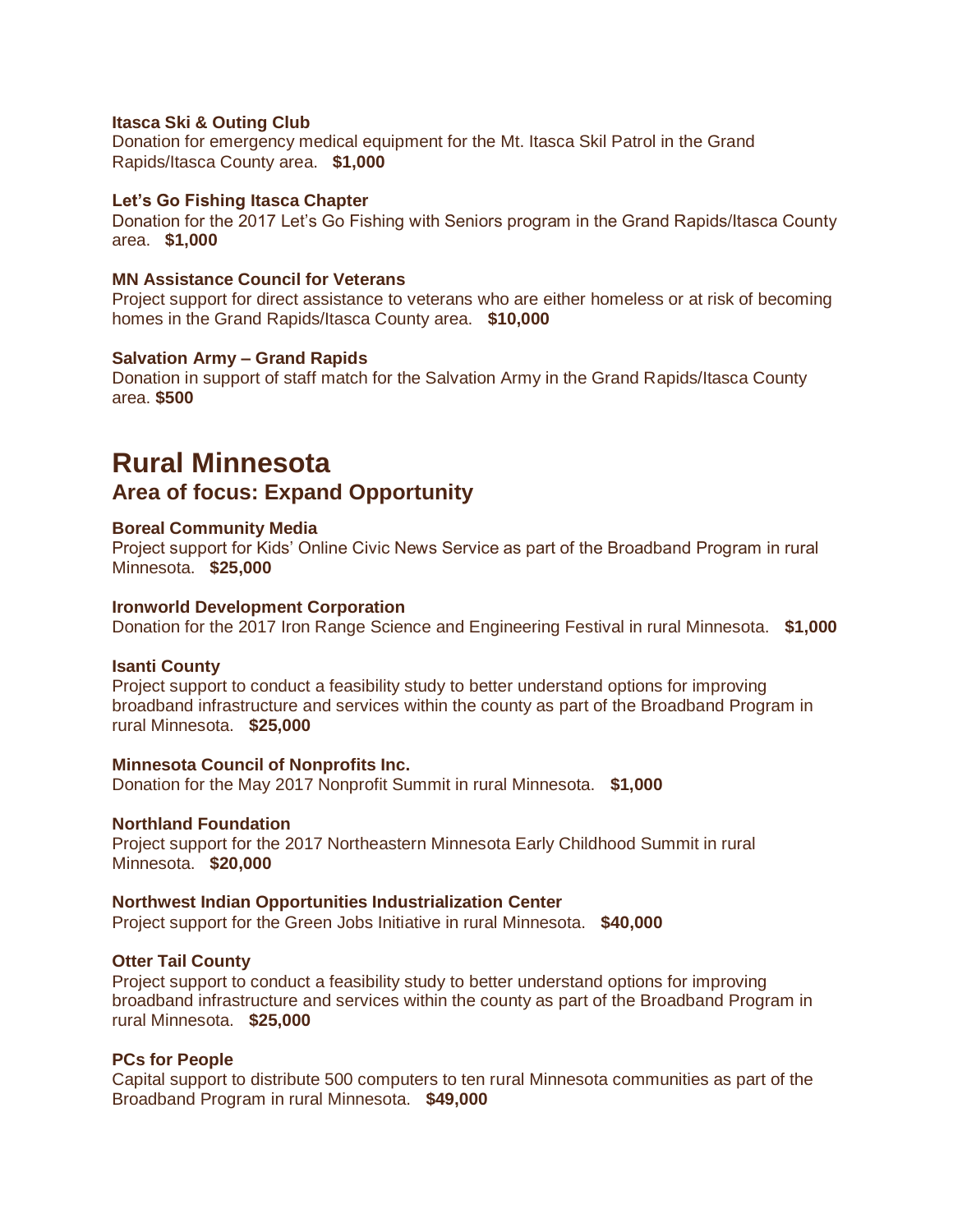### **PCs for People**

Project support for sponsorship of the National Digital Alliance's conference in rural Minnesota. **\$2,500**

### **Pope County**

Project support to conduct a feasibility study to better understand options for improving broadband infrastructure and services within the county as part of the Broadband Program in rural Minnesota. **\$25,000**

### **Region Nine Development Commission**

Project support for the Change, Disparities, Opportunity and equity dialogues in rural Minnesota. **\$40,000**

### **University of Minnesota Foundation**

Project support over three years to establish the Natural Resources and Research Institutes' Business Assistance Fund in rural Minnesota. **\$150,000**

### **University of Minnesota Foundation**

Project support for the Natural Resources and Research Institute's forest resource mapping project in rural Minnesota. **\$50,000**

# **Winona Area Chamber of Commerce Foundation Inc.**

Project support for the REACH workforce development program in rural Minnesota. **\$5,000**

# **Area of focus: Invest in Leadership**

# **City of Crosby**

Capital support for construction of a four-mile public connector trail between the City of Cuyuna and the Cuyuna Country State Recreation trail in rural Minnesota. **\$50,000**

### **Luverne Initiatives for Tomorrow**

Project support to evaluate and present a long-range plan to develop Luverne as a destination as part of the Blandin Leadership Grants program in rural Minnesota. **\$5,000**

### **Medford Education Foundation**

Project support to build the funding base for educational opportunities in the Medford School District as part of the Blandin Leadership Grants program in rural Minnesota. **\$5,000**

### **Northwest Minnesota Foundation**

Capital support for the Bemidji Downtown Alliance/Welcoming Arch project as part of the Blandin Leadership Grants program in rural Minnesota. **\$5,000**

### **Regents of The University of Minnesota**

Project support for the 2017 One Minnesota Conference of Legislators in rural Minnesota. **\$10,000**

### **The Advocates for Human Rights**